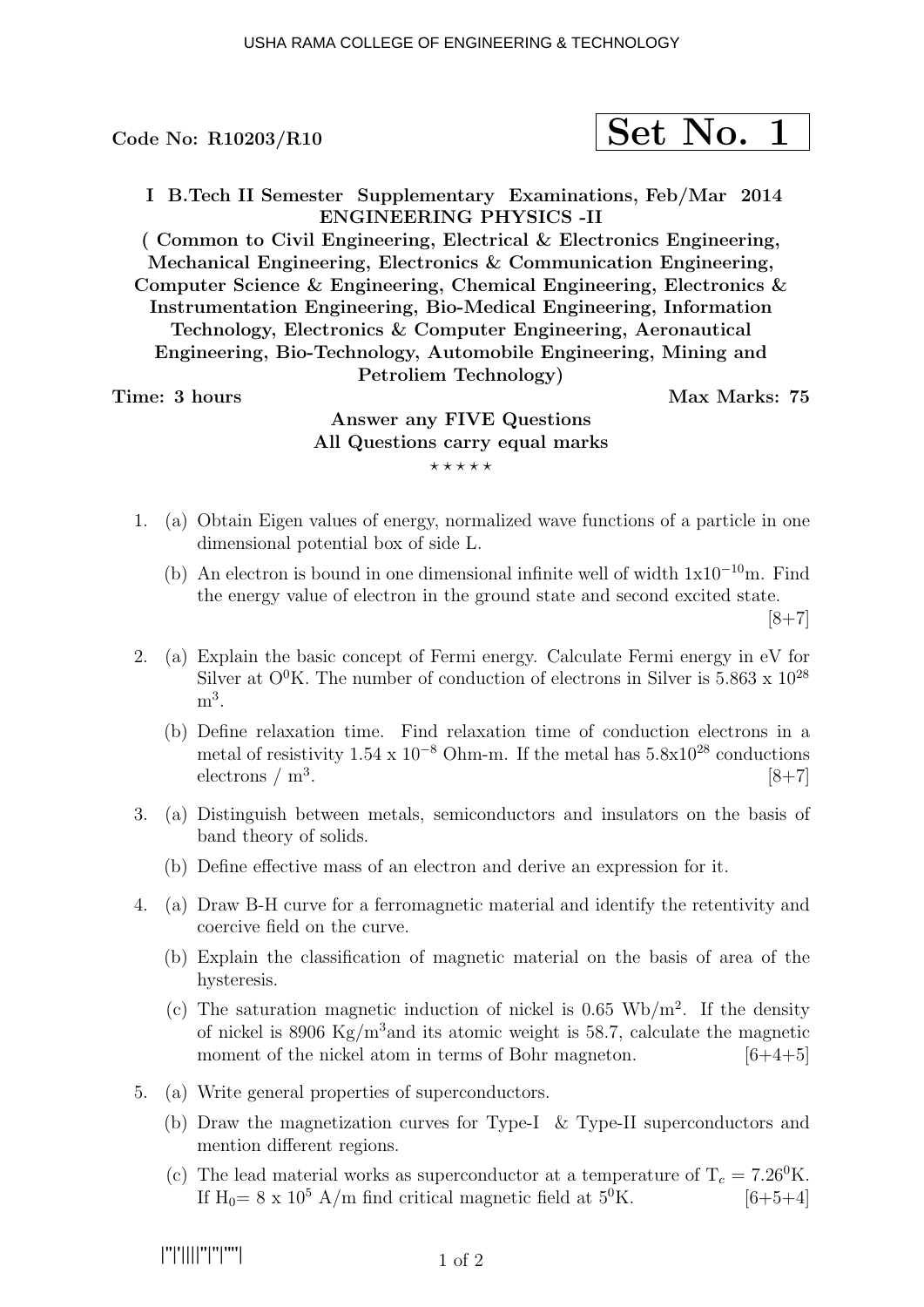#### USHA RAMA COLLEGE OF ENGINEERING & TECHNOLOGY

### Code No: R10203/R10

$$
\fbox{Set No. 1}
$$

- 6. (a) Explain different types of polarization.
	- (b) Derive Clausis-Mossotti Relation  $[6+9]$
- 7. (a) Derive an expression for carrier concentration in intrinsic semiconductor.
	- (b) The forbidden gap in pure silicon is 1.1eV. Compare the number of conduction electrons at temperatures  $37^{\circ}$ C and  $27^{\circ}$ C. [11+4]
- 8. (a) What are nanomaterials? Why do they exhibit different properties?
	- (b) Write the applications of Nano Technology.  $[9+6]$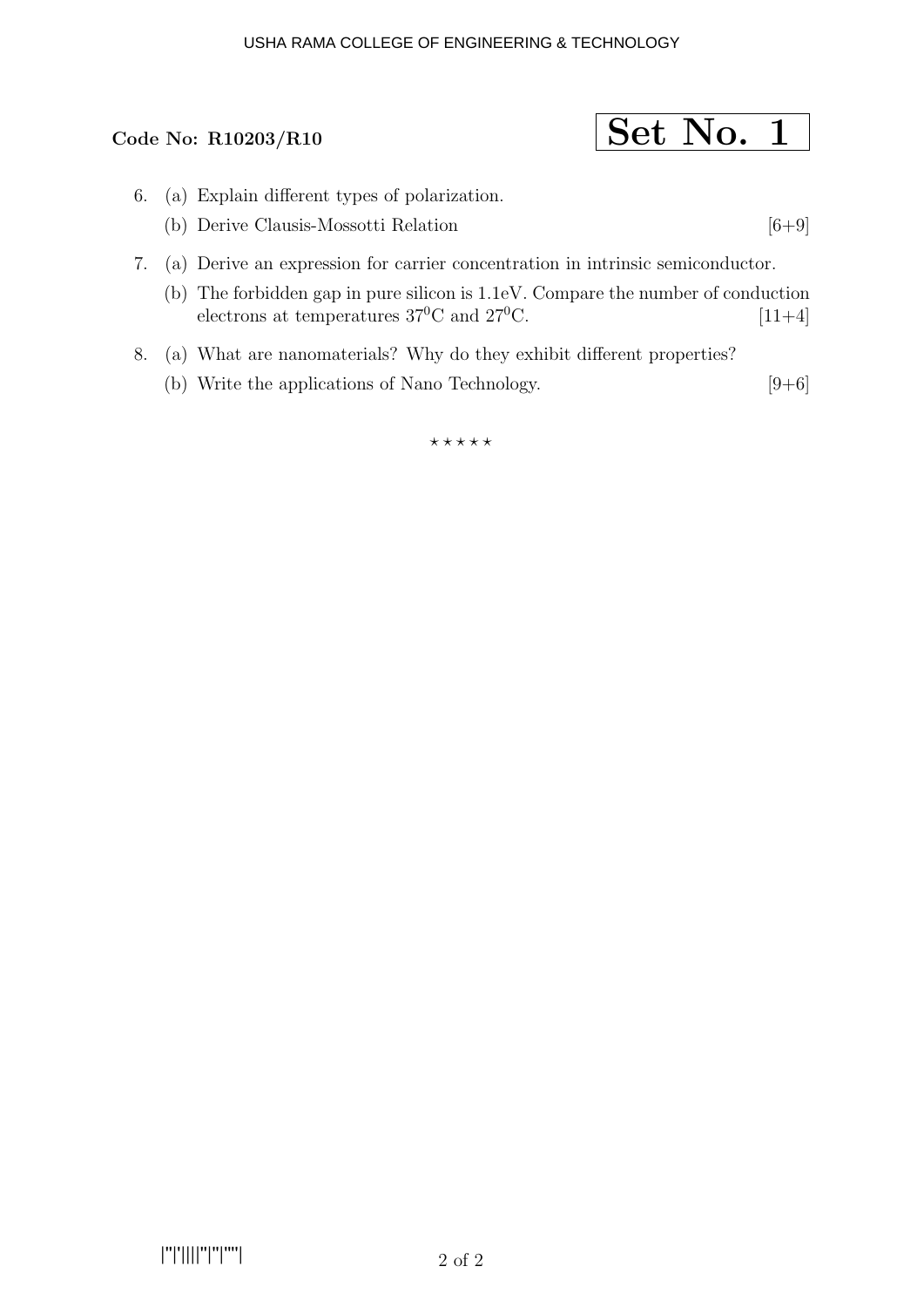$$
\fbox{Set No. 2}
$$

I B.Tech II Semester Supplementary Examinations, Feb/Mar 2014 ENGINEERING PHYSICS -II

( Common to Civil Engineering, Electrical & Electronics Engineering, Mechanical Engineering, Electronics & Communication Engineering, Computer Science & Engineering, Chemical Engineering, Electronics & Instrumentation Engineering, Bio-Medical Engineering, Information Technology, Electronics & Computer Engineering, Aeronautical Engineering, Bio-Technology, Automobile Engineering, Mining and Petroliem Technology)

Time: 3 hours and the set of the Max Marks: 75

## Answer any FIVE Questions All Questions carry equal marks  $***$ \*\*

- 1. (a) Assuming time independent Schrodinger wave equation, discuss the solution for a particle in one dimensional potential well of infinite height.
	- (b) An electron is bound in one dimensional box of size  $4 \times 10^{-10}$  m. What will be its minimum energy.  $[8+7]$
- 2. (a) Explain the basic concept of Fermi energy. Calculate Fermi energy in eV for Silver at  $O^0K$ . The number of conduction of electrons in Silver is 5.863 x  $10^{28}$  $m^3$ .
	- (b) Define relaxation time. Find relaxation time of conduction electrons in a metal of resistivity  $1.54 \times 10^{-8}$  Ohm-m. If the metal has  $5.8 \times 10^{28}$  conductions electrons  $/m<sup>3</sup>$ . .  $[8+7]$
- 3. (a) Explain Kronig-Penny Model.
	- (b) What are Brillouin Zones? Discuss the formation of Brillouin Zones for linear lattice.  $[7+8]$
- 4. (a) Define the following
	- (i)Magnetic moment
	- (ii) Intensity of magnetization
	- (iii) Magnetizing force
	- (iv) magnetic flux density
	- (b) Explain the origin of magnetic moment at the atomic level.
	- (c) Find the relative permeability of a ferromagnetic material if a field of strength 110 A/m produces a magnetization of 3300 A/m.  $[8+5+2]$
- 5. (a) Distinguish the variation of resistivity with temperature in normal and superconductors.
	- (b) Mention important property changes that occur in materials when they change from normal to superconducting state.
	- (c) Write a short note on BCS theory.  $[4+7+4]$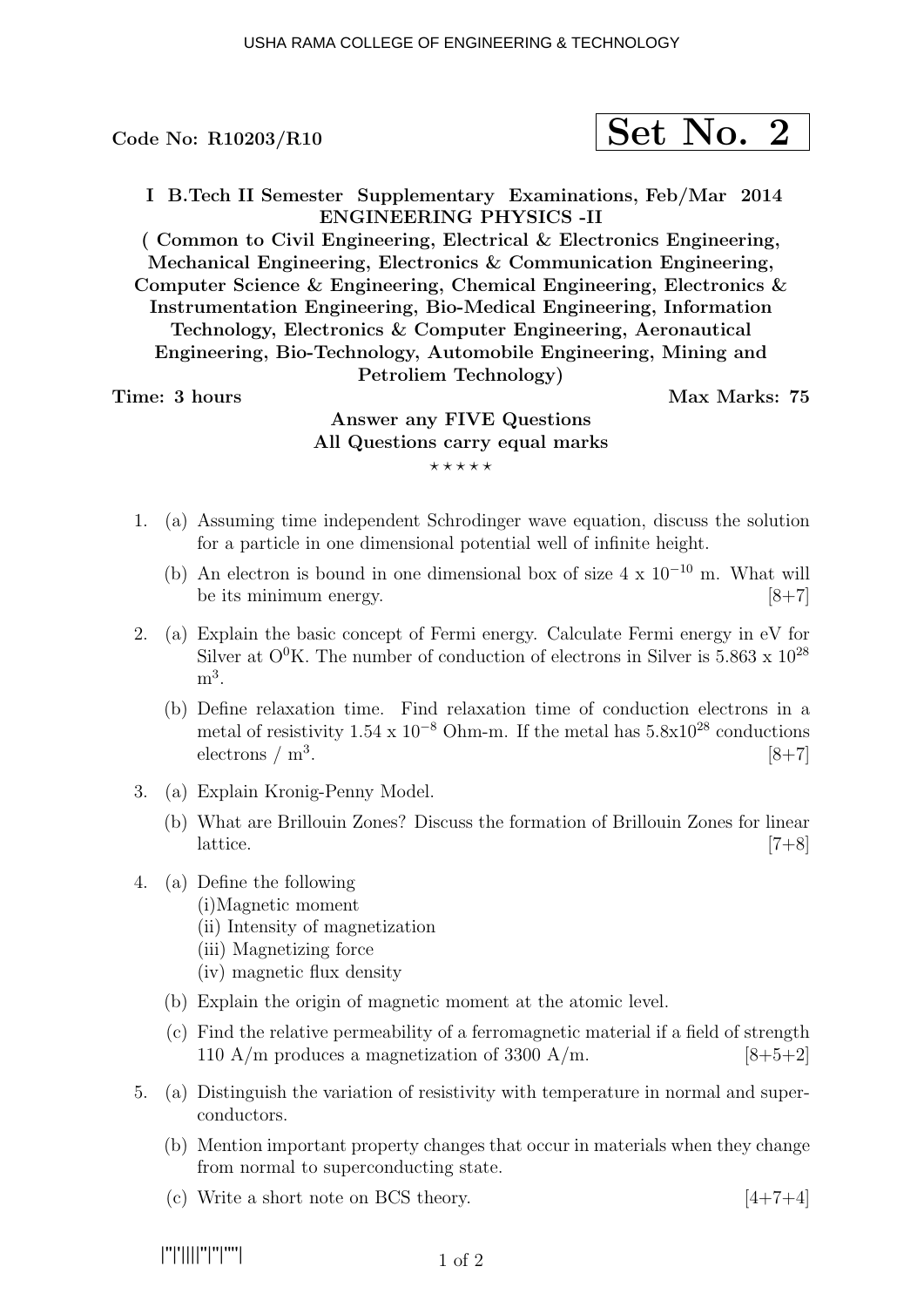#### USHA RAMA COLLEGE OF ENGINEERING & TECHNOLOGY



- 6. (a) Define electric displacement. Derive the relation between Electric displacement (D), Electric field Intensity (E) and Polarization (P).
	- (b) Discuss the frequency dependence of total polarizability in dielectric materials.
	- (c) The dielectric constant of He gas at NTP is 1.0000684. Calculate the electronic polaizability of He atoms if the gas contains  $2.7 \times 10^{25}$  atoms/m<sup>3</sup>.  $[6+5+4]$
- 7. (a) Derive an expression for carrier concentration in intrinsic semiconductor.
	- (b) The forbidden gap in pure silicon is 1.1eV. Compare the number of conduction electrons at temperatures  $37^{\circ}$ C and  $27^{\circ}$ C. [11+4]
- 8. (a) What is Quantum Confinement? Explain density of states for various types of Quantum Confinement.
	- (b) Explain Ball Milling process and Sol-Gel process in nanomaterials.  $[8+7]$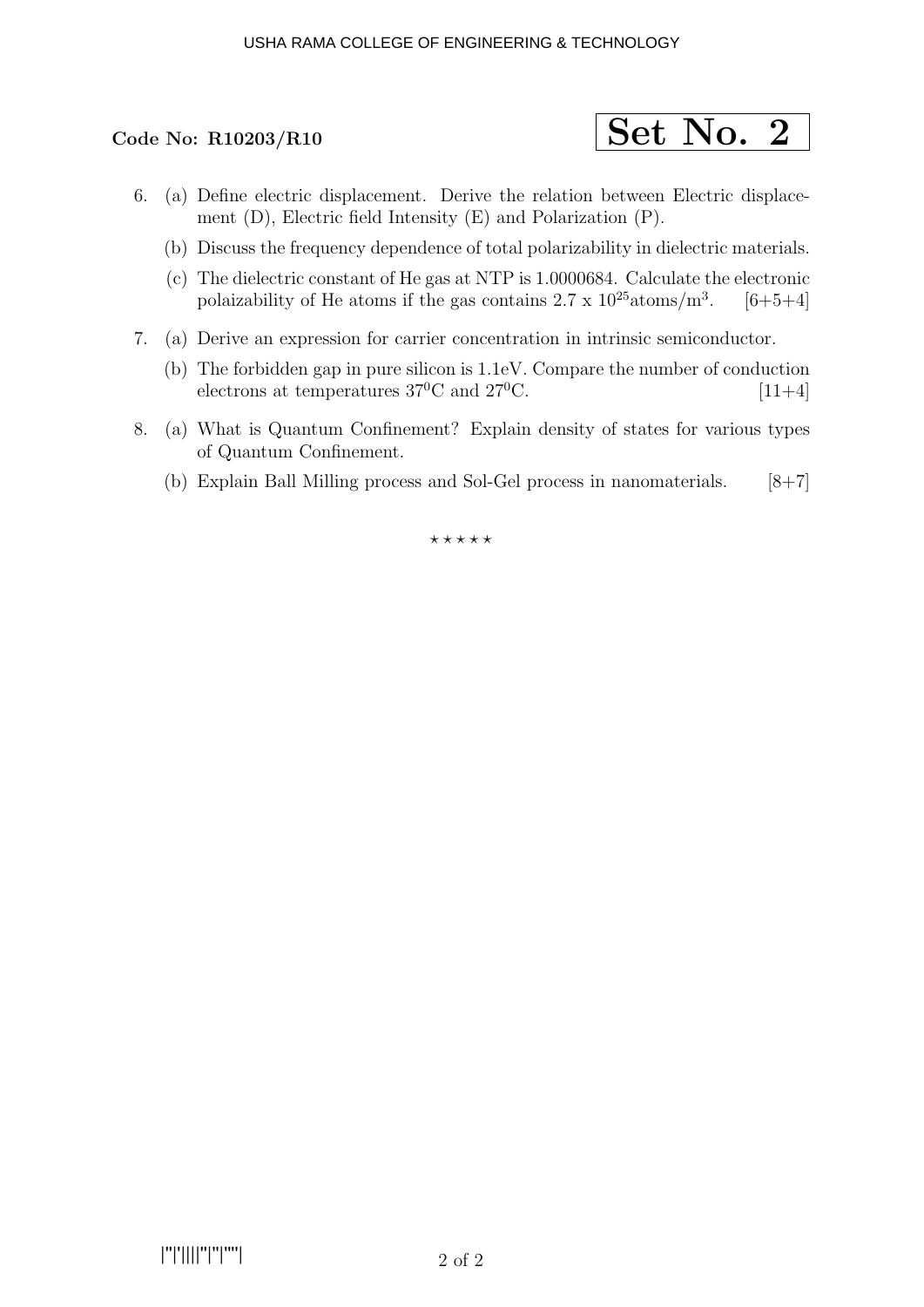$$
\fbox{Set No. 3}
$$

I B.Tech II Semester Supplementary Examinations, Feb/Mar 2014 ENGINEERING PHYSICS -II

( Common to Civil Engineering, Electrical & Electronics Engineering, Mechanical Engineering, Electronics & Communication Engineering, Computer Science & Engineering, Chemical Engineering, Electronics & Instrumentation Engineering, Bio-Medical Engineering, Information Technology, Electronics & Computer Engineering, Aeronautical Engineering, Bio-Technology, Automobile Engineering, Mining and Petroliem Technology)

Time: 3 hours and the set of the Max Marks: 75

## Answer any FIVE Questions All Questions carry equal marks  $***$ \*\*

- 1. (a) Show that the energies of a particle in a three dimensional potential box are quantized.
	- (b) An electron is moving in a one dimensional box width  $2x10^{-10}$ m. If the electron is found in the first excited state what is the probability of finding the electron between  $x=0$  and  $x= 1x10^{-10}$ m. in that state. [8+7]
- 2. (a) Explain briefly the classical free electron theory of metals.
	- (b) Derive an expression for electrical conductivity on the basis of classical free electron theory. [8+7]
- 3. (a) Explain how the atomic energy levels split in to bands when a number of atom are brought closer together to form a crystal?
	- (b) What are Brillouin Zones? Discuss the formation of Brillouin Zones for linear lattice.  $[7+8]$
- 4. (a) What are ferromagnetic materials? What are its properties?
	- (b) Discuss the behavior of a ferromagnetic material below the Curie temperature.
	- (c) Explain internal field theory of ferromagnetism.  $[5+6+4]$
- 5. (a) Explain the variation of specific heat with temperature in superconductors.
	- (b) Write about different critical parameters that destruct the superconductive property.
	- (c) Tc for two isotopes of mercury with atomic masses of 199.5u and 203.4u are found to be 4.185  $\rm{^0K}$  and 4.146  $\rm{^0K}$  respectively. Calculate the isotope effect  $\text{coefficient.}$  [5+6+4]
- 6. (a) With usual notation show that  $\frac{p}{\varepsilon_o.E} = \varepsilon_r 1$ .
	- (b) Obtain an expression for the internal field seen by an atom in an infinite array of atoms subjected to an external field.  $[6+9]$
- 7. (a) Derive an expression for the carrier concentration in p-type semiconductor.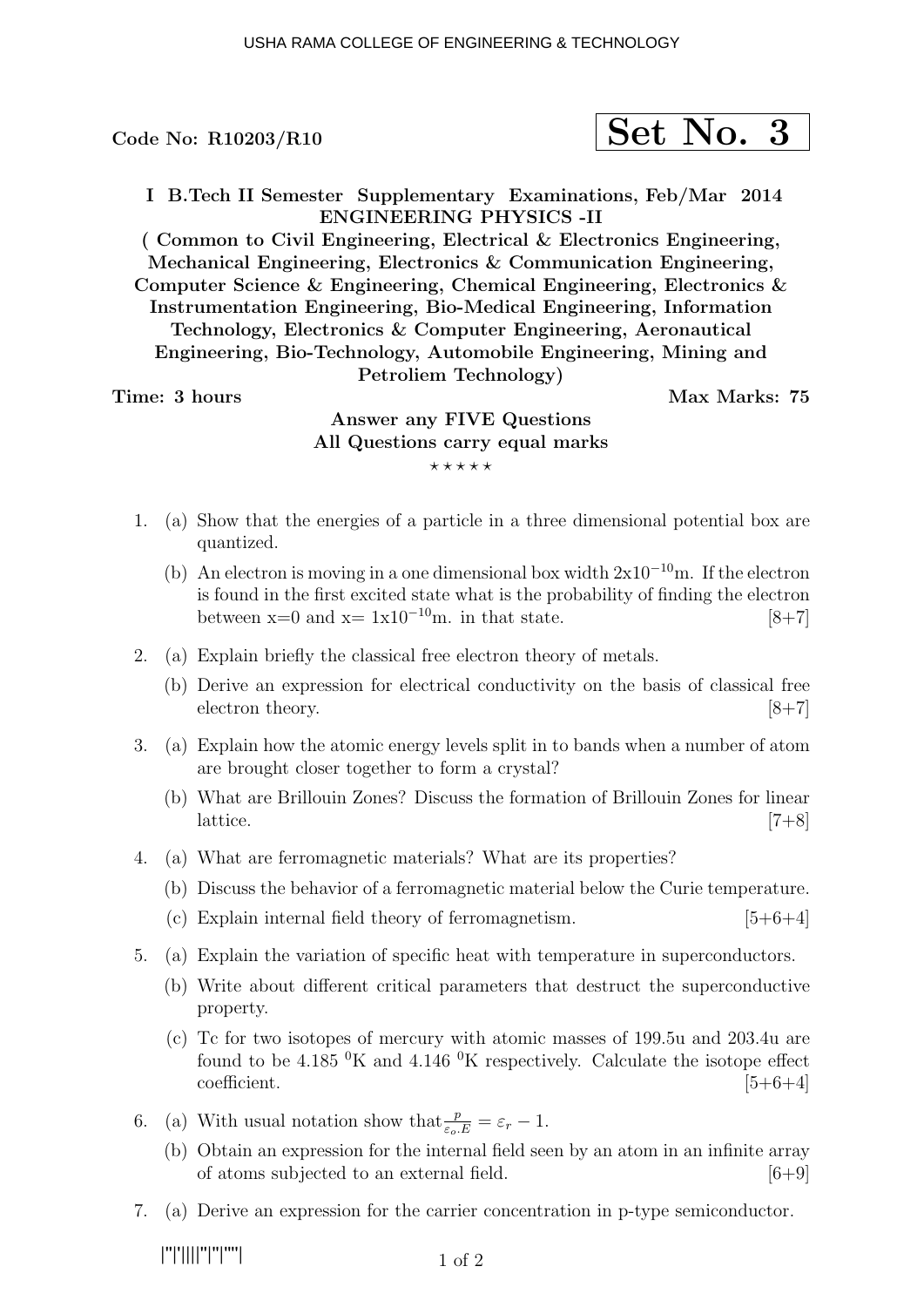# Code No: R10203/R10  $\boxed{\text{Set No. 3}}$

- (b) Determine the fraction of electrons in conduction band in silicon at 27<sup>0</sup>C and 227<sup>o</sup>C. given E<sub>g</sub>=1.1eV and K=1.38X10<sup>-23</sup> J/k. [11+4]
- 8. (a) Write the applications of nanomaterials in different fields.
	- (b) Explain 4D force vector.  $[10+5]$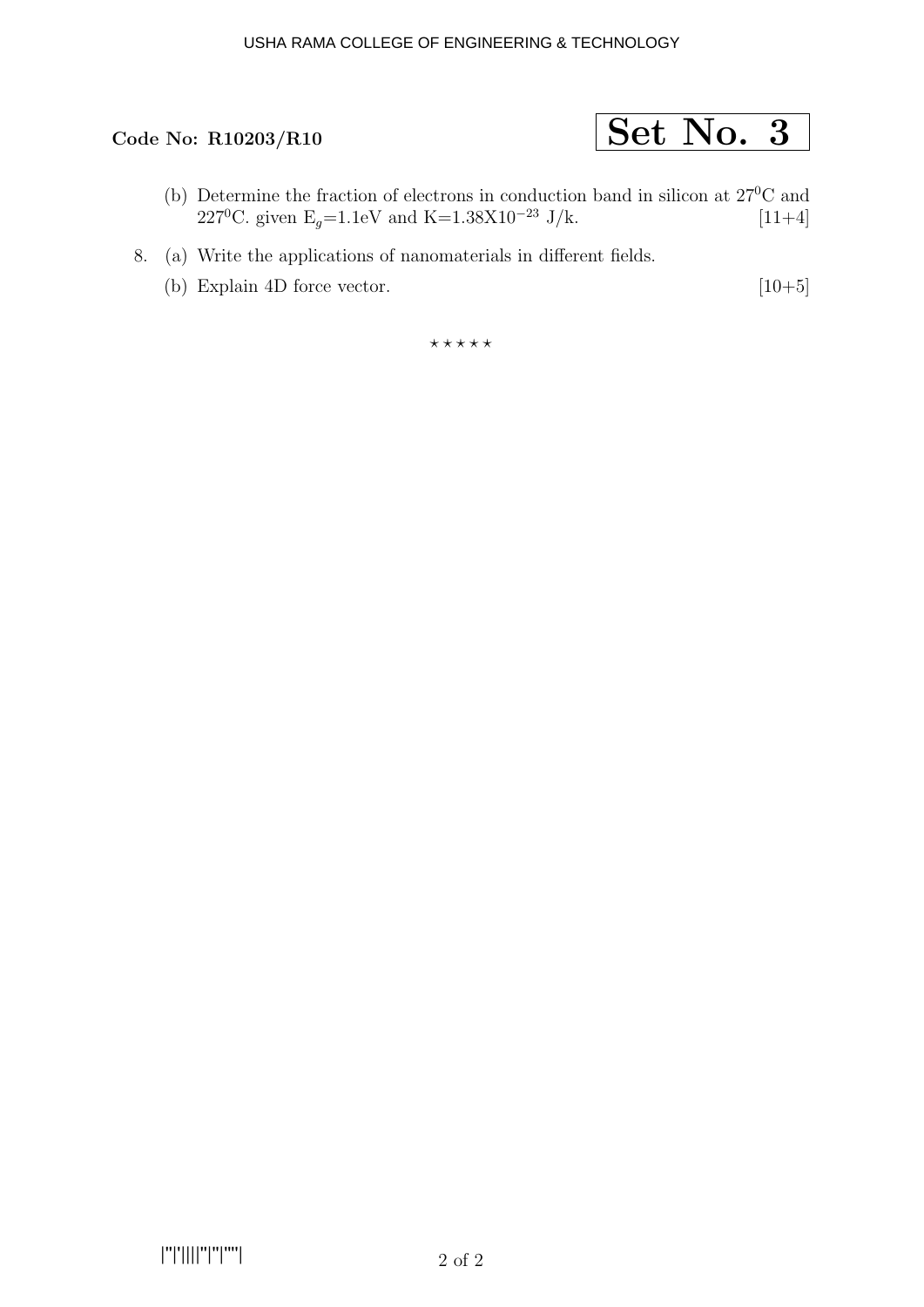$$
\fbox{Set No. 4}
$$

I B.Tech II Semester Supplementary Examinations, Feb/Mar 2014 ENGINEERING PHYSICS -II

( Common to Civil Engineering, Electrical & Electronics Engineering, Mechanical Engineering, Electronics & Communication Engineering, Computer Science & Engineering, Chemical Engineering, Electronics & Instrumentation Engineering, Bio-Medical Engineering, Information Technology, Electronics & Computer Engineering, Aeronautical Engineering, Bio-Technology, Automobile Engineering, Mining and Petroliem Technology)

Time: 3 hours and the set of the Max Marks: 75

## Answer any FIVE Questions All Questions carry equal marks  $***$ \*\*

- 1. (a) Derive time independent and time dependent Schrodinger Wave Equation.
	- (b) Write the difference between classical and Qu-bits.  $[11+4]$
- 2. (a) Explain classical free electron theory.
	- (b) Derive expression for the Fermi energy in conductors?
	- (c) Discuss the probability of occupation of various energy states by electrons at  $T = O^{0}K$  and  $T > O^{0}K$  on the basis of Fermi factor? [5+5+5]
- 3. (a) Distinguish between metals, semiconductors and insulators on the basis of band theory of solids.
	- (b) Define effective mass of an electron and derive an expression for it.
- 4. (a) Write the classification of Magnetic Meterial.
	- (b) Explain hysteresis loop observed in ferromagnetic materials.
	- (c) The area of the hysteresis loop between B and H is  $100 \text{ m}^2$ . Each unit space along the vertical axis represents  $0.001 \text{ Wb/m}^2$  and each unit space along the horizontal represents  $40A/m$ . Determine the Hysteresis loss per cycle.

 $[6+5+4]$ 

- 5. (a) What is the Superconductivity? Explain Meissner effect.
	- (b) Mention few industrial applications of superconductors.
	- (c) Calculate the critical current which can flow through a long thin superconducting wire of aluminium of diameter  $10^{-3}$ m. The critical magnetic field for aluminium is  $7.9x10^3$ amp/m. [6+5+4]
- 6. (a) Define the following. (i)Dielectric strength. (ii)Dielectric loss.(iii)Electric displacement
	- (b) What is dielectric Break down? Explain intrinsic break down in dielectric materials.